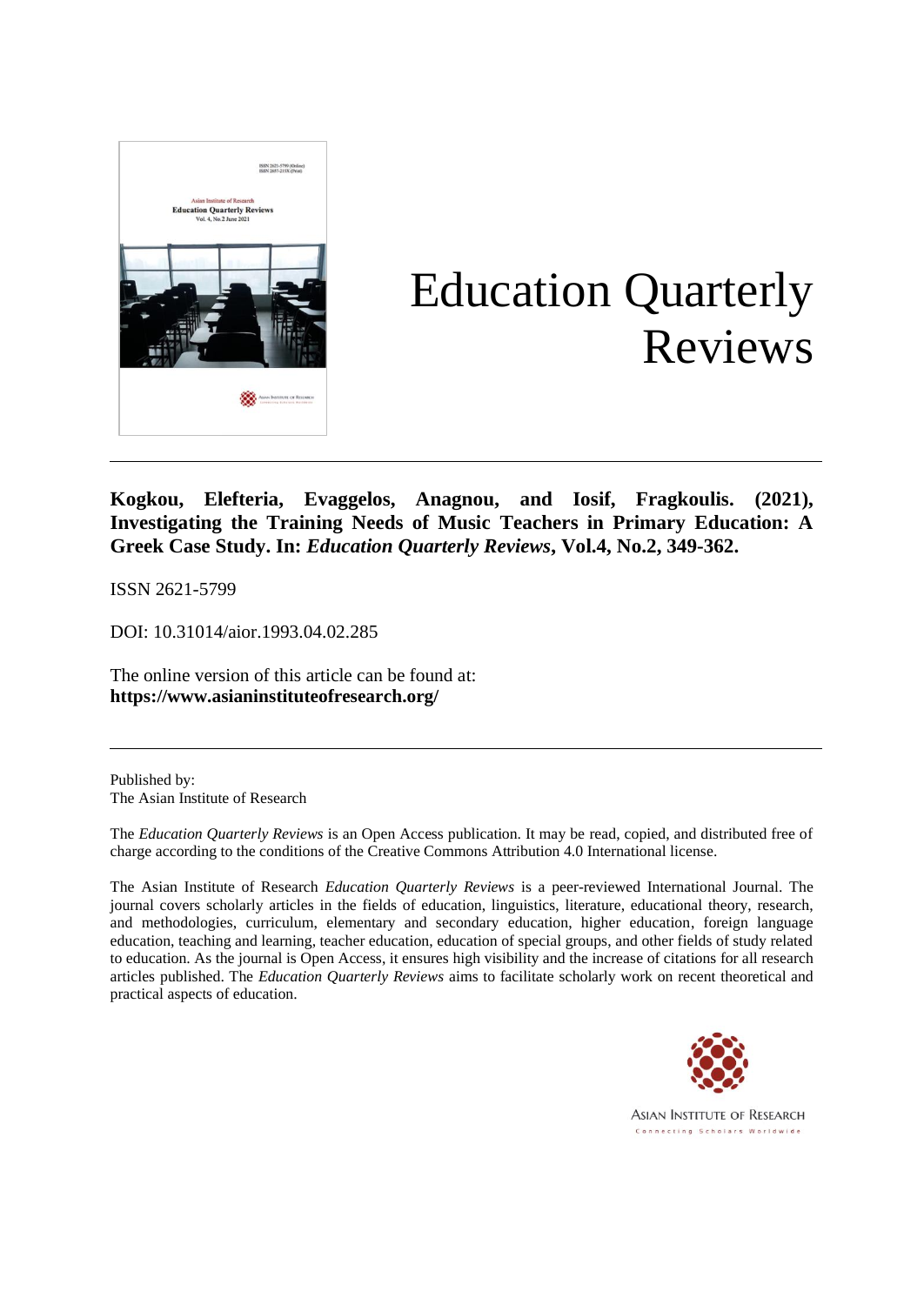

The Asian Institute of Research Education Quarterly Reviews Vol.4, No.2, 2021: 349-362 ISSN 2621-5799 Copyright © The Author(s). All Rights Reserved DOI: 10.31014/aior.1993.04.02.285

# Investigating the Training Needs of Music Teachers in Primary Education: A Greek Case Study

Elefteria Kogkou<sup>1</sup>, Anagnou Evaggelos<sup>1</sup>, Iosif Fragkoulis<sup>1</sup>

<sup>1</sup> School of Humanities, Hellenic Open University, Patra, Greece

Correspondence: Elefteria Kogkou, Hellenic Open University, Patra, 26335, Greece. Tel: -. E-mail: ekogou@gmail.com

# **Abstract**

The purpose of the current research is to examine the views of music teachers that work in primary education, regarding their training needs. With the investigation and emergence of their training needs, useful data occur for the design of effective training programs that focus on the coverage of the special training needs of these teachers. In this context, a quality research was designed and conducted in a sample of fifteen (15) music teachers in the Achaia district. The research data was derived from semi-constructed interviews and the results were analyzed with the method of thematic analysis. The sample music teachers wish to be trained to improve new technologies that refer to the music subject, their cognitive subject, in conducting the choir and the management of children with special needs. Music teachers are positive in creating a participatory pattern of organizing and conducting these training programs. As for the characteristics and the organizational parameters of the training, they prefer short training programs, live or distance learning, obligatory type that will be enriched with personalized and cooperative actions.

**Keywords:** Music Teachers, Music Teachers΄ Education, Training Needs

# **1. Introduction**

The cultivation of musicality, the innate human capacity for artistic and creative expression contributes to the balanced and harmonious development of the child's personality and at the same time to the creation of a lifelong relationship with the art of sounds. Quality music education is the right of every child and the obligation of every modern educational system in order to nurture citizens who are not musically isolated, but appreciate the aesthetic experiences and through them build a healthy relationship both with their inner world and with the immediate environment in which they live and develop.

The Greek educational system, recognizing the contribution of the Music Education course to the integrated development of the child's personality, has included it in the program of primary education as an autonomous and distinct teaching subject since the 1990s. However, the current situation regarding the teaching of music in primary schools is not encouraging.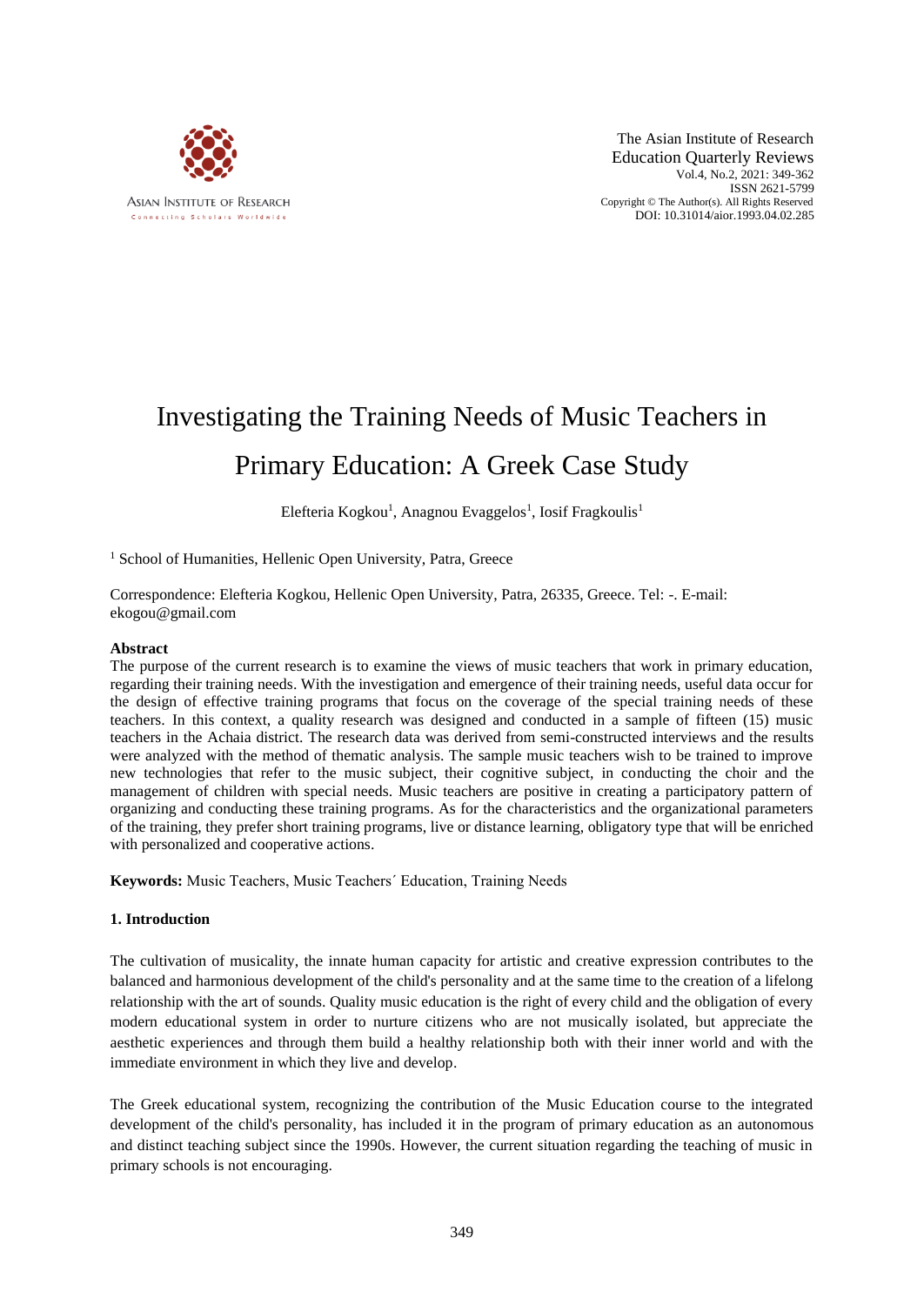Problems such as the lack of material and technical infrastructure in the school units, the frequent changes of school units by teachers), the reduction of teaching hours etc. complicate the working conditions of music teachers and act as a deterrent to the effectiveness of the educational process (Stavrou, 2006). Respectively with the integration of music teachers and other specialties in the training programs of teachers, their special training needs are ignored in relation to their specialty, their differentiated initial education and their personal educational path (Sakkoulis & Vergidis, 2017).

The information and training of music teachers of primary education through training programs focused on their special needs are necessary up to an imposed basis of modern educational requirements (Keramida & Vaiouli, 2017). The systematic investigation of their training needs is the process that will provide essential information about the current views, attitudes and perceptions of the specific specialty in relation to the training, so that training programs of similar interest and high efficiency are designed.

Due to the need to support the demanding role of primary education music teachers, who are called to be both artists and educators, the investigation of their educational needs was chosen as a research topic and it was decided to carry out the present research.

# **2. The training of teachers**

Teachers are those who provide young people with the knowledge and skills to respond successfully in the future as active citizens of society. Therefore, first of all, they must renew the knowledge of their initial education, follow the developments in their subject, learn the modern teaching approaches and integrate them into their teaching.

# *2.1 The concept of teacher training and its importance.*

Teacher training is a multidimensional process that contributes to redefining the relationship between the teacher and his work and promotes his individual, social, academic and professional development (Mavrogiorgos, 1999). Training as a continuous and integral part of a teacher's professional career is part of the wider context of lifelong learning. Lifelong learning is a concept that includes all the educational activities that compose an educational continuum that is in constant interaction with the economic, socio-political and cultural characteristics of the respective (or of each) educational system (Vergidis, 2001; Nasainas, 2010).

However, the training along with its decisive contribution to the professional and personal development of the teacher is necessary for the modernization and service of the needs of an educational system (Doulkeridou, 2015).

In order to adequately cover the various educational interests of teachers, such as the heterogeneity of basic education, specialization, years of service, gender, etc. and the need to promote innovation and reform in education, modern education systems have organized an institutionalized framework of training programs. Thus, according to Mavrogiorgos (1999), training is defined as the set of activities and procedures related to the conception, design and implementation of special programs, which have as their main goal the enrichment and further development of the level of scientific, practical and personal knowledge and skills of teachers during their term of office.

The existence of planned training activities is very important in our time, because, due to the unemployment of teachers, it often takes several years from the completion of their basic studies to their appointment in education. In addition, the multicultural composition of the student population, the tendency for school under-performance, the speed of aging of knowledge, the need for differentiated teaching, the democratization of education through the promotion of school autonomy and other modern pedagogical issues diversify daily working conditions of teachers (Lainas, 2000). Also during their educational course the teachers have to understand and apply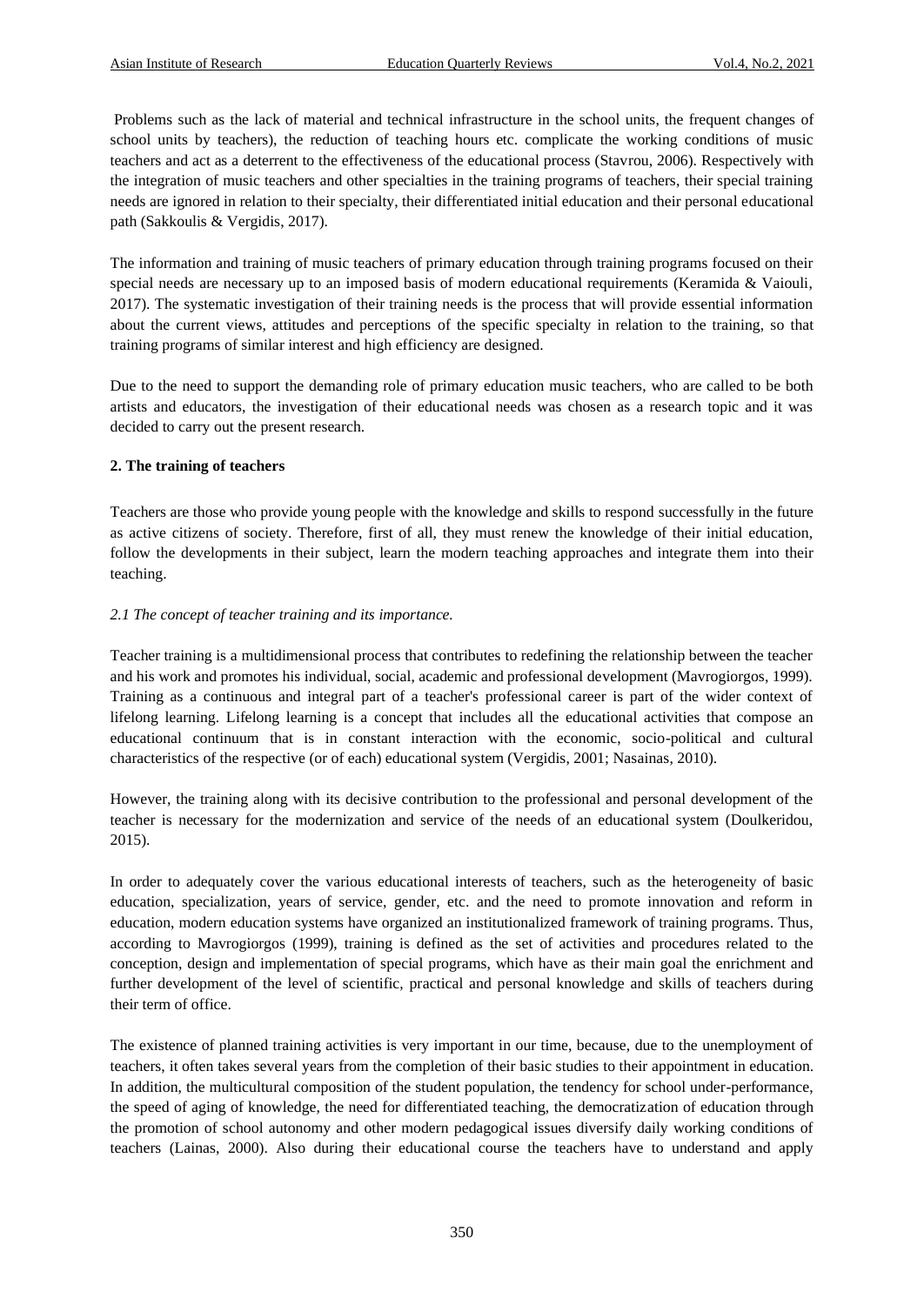successive changes in the curricula, in the textbooks, in the way of the exams, the teaching methodology, to take positions of responsibility etc. (Nasainas, 2010).

All the above make it clear that the training in the sense of informing the teachers in the current developments of the sciences of Education ( or of the Educational studies) is necessary, as it contributes to the continuous upgrade of the quality of their work in school and to the efficiency and modernization of the whole educational system (Mavrogiorgos, 1999).

# *2.2 The training of music teachers.*

The training of primary school music teachers after their appointment and after they have completed the compulsory program of Introductory Training at the Regional Training Centers (PEK) is limited.

During the school year in each Directorate of Primary Education, there are one to two scientific-pedagogical meetings of the music teachers with their School Counselor. These meetings take place during the teachers' morning hours.

In Stavrou's research (2006) it is particularly emphasized that the level of cooperation of music teachers with the competent School Counselor does not satisfy the teachers, as the majority of them characterize it as insufficient. The problem of the small number of School Counselors (one in Athens and one in Thessaloniki for both levels of education) is clearly highlighted and the objective difficulties faced by School Counselors in offering scientific assistance and support to their teachers are evident. It is worth mentioning that today, 15 years after the aforementioned research, the institution of the School Counselor has been replaced by the institution of the Educational Project Coordinator (Government Gazette 4299) with responsibilities for the organization of training programs, the strengthening of cooperation between schools, the promoting educational innovations in its schools of responsibility and the advisory guidance and scientific support of teachers. Now the positions for Educational Project Coordinator for the specialty of Music Education for the two levels of education are ten throughout Greece. For the regions of Western Greece and Central Greece, i.e., for a total of eight prefectures, only one position of Coordinator of the Educational Project of Music Education has been appointed.

Characteristic of the "poverty" of the educational biography of music teachers is the fact that the only educational program that was done nationwide under the approval of the Ministry of Education and the Pedagogical Institute for the most effective use of teaching and pedagogical approaches of the music books for A΄ and B΄grade of elementary school duration of 50 hours took place in June 2010 in Piraeus and strictly provided for the participation of only 100 teachers (PE16 training in the teaching package of Music Education for primary and secondary school, 2010).

Also in 2010, the Ministry of Education assigned to the Teacher Training Organization (OEPEK, 2010) the training of Aesthetic Education teachers (visual arts, theater and music) who moved from secondary to primary education and taught in 800 primary schools.

The above training programs concern the main trainings offered by the state mechanism to cover the professional needs of primary education music teachers in the last decade. The lifelong education and training of these teachers beyond depends on their own initiative, desire, willingness and financial ability to attend training programs, organized by associations such as the Association of Primary Education Music Teachers (EEMAPE), the association of primary education teachers of Northern Greece (SY.K.P.E.B.E.), the alumni associations of the University Music Departments and other private entities.

#### **3. The investigation of educational needs and its importance**

Giannakopoulou (2018) holds that educational needs are the realization of the lack of specific knowledge, skills and attitudes, which an individual or a group needs to adequately, perform a task or activity. Karalis and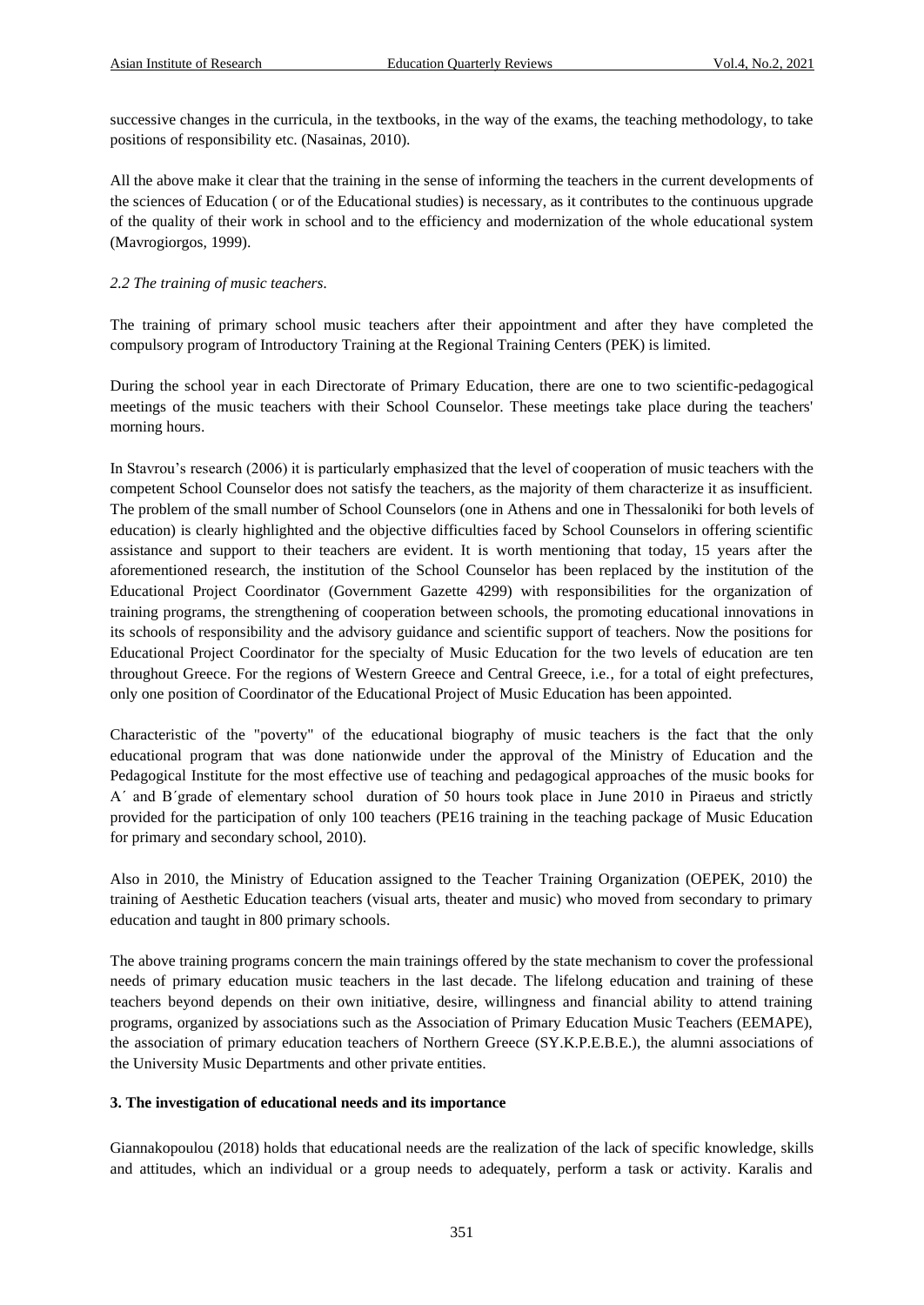Papageorgiou (2012) summarize by defining educational need as any deficit in the level of qualifications in relation to individuals, social groups, organizations and systems, the coverage of which may be the subject of targeted educational intervention.

Also the educational needs in terms of their level of awareness by the target group can be divided into conscious and unconscious or latent (Vergidis, 2008). In some cases the target group is aware of its educational needs and openly expresses the need to satisfy them, but other times it hesitates to express them or formulate them indirectly and with implication. There is also the case that the target group has not even realized the lack of knowledge or skills it has in relation to the execution of a task and is thus not aware of the requirements of the social and economic environment and the possible changes that occur in it.

According to the above, the educational needs are divided into:

- Conscious and explicit.
- Conscious and implicit.
- Unconscious or latent needs.

The operation of multiple levels in the formation of educational needs makes their investigation a particularly complex process. Karalis and Papageorgiou (2012) consider that the investigation of educational needs is a systematic research process that determines the content of an educational intervention in relation to a specific target population and aims to cover its shortcomings in terms of the defined frame of reference.

The detailed identification of the real training needs of the target group contributes to the improvement of the quality and the effectiveness of the educational intervention and utilizes to the maximum the available financial resources (Sipitanou, Salpiggidis & Platsidou, 2012).

Especially in the case of teachers, the investigation of their training needs is crucial, if we take into account the heterogeneity of the trainees (personal interests, motivations, needs, initial education, previous service, specialty, etc.) and the diversity of the social context that may belong (social, economic, cultural geographical environment, etc.) (Vergidis, 2008 ; Rogers, 2009).

# **4. The training needs of music teachers. Literature review**

In his research, Bowles (2002) develops a questionnaire to determine the interests and educational preferences of experienced music teachers. The topics highlighted by the responses of 406 teachers from the northwestern states of the United States of America (USA) in order of priority are the following: the use of technology, the evaluation, the choral and orchestral repertoire and the improvisation.

Bauer (2007) focuses on identifying the training needs of experienced music teachers (with more than 12 years of service) and attempts in a literature review to summarize the research data to date. He concludes that teachers of music, primary, secondary and musical instruments, prefer long-term in-school or out-of-school training and that they are mature enough to develop the musical skills and knowledge of their primary education and adapt them to the needs of their students.

Koner and Eros (2018) in their literature review on the professional development of experienced music teachers argue that as the years pass and mature professionally music teachers specify their training needs and vigorously claim opportunities to supplement and renew their knowledge, which promote their professional growth and development. However, it is a common finding of the above researchers (Bauer, 2007 ; Koner & Eros, 2018) that future research on the educational needs of music teachers should be specialized according to the level they teach, the specialty of these teachers and their professional experience, as their differentiation is very likely.

In a corresponding synthetic study, which summarizes the findings of research on the training needs of experienced music teachers, Hammel (2007) concludes: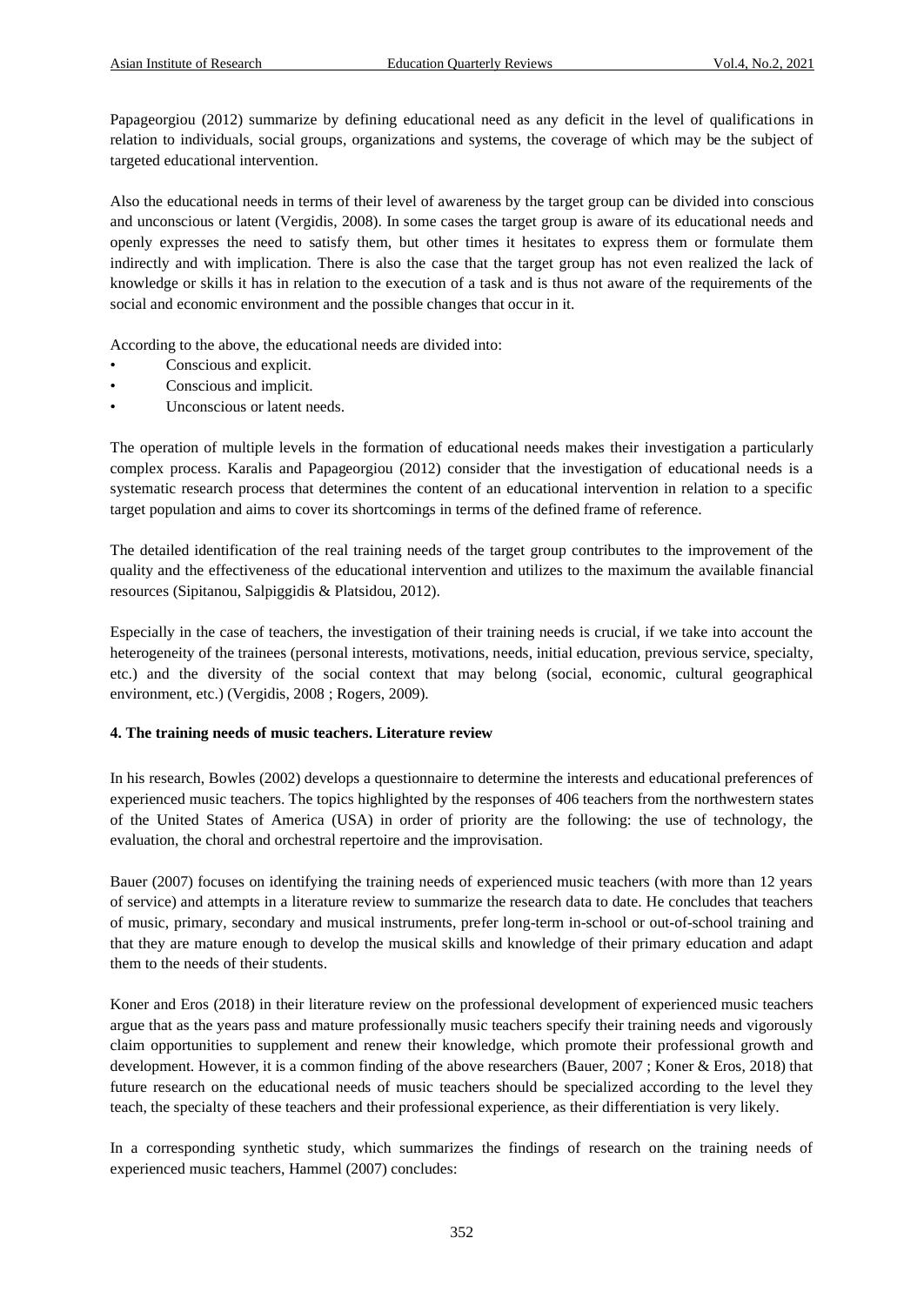• General content trainings are carried out, but in the design of the specific training programs neither the specializations of the teachers, nor their years of service, nor the special needs and the characteristics of their school units are taken into account. Music teachers are interested in taking an active role in planning and organizing trainings aimed at their professional development.

• Regarding the characteristics of the training, the music teachers find the long-term training programs more effective, as they are focused on specific goals and are carried out with experiential methods and active participation techniques of the trainee adapted to his personal desires and needs.

In the research of Van Weelden and Whipple (2014) on the perceptions of music teachers about their music education and their support in managing students with special needs, music teachers (1128 in total from all 50 US states) express their need to be trained in special education. Less than 25% of survey participants, while teaching students with disabilities, have attended special education programs.

Bautista, Toh and Wong conducted quantitative research to identify the motivations, needs, and preferences of primary school music teachers in Singapore (2016). First in the selections of the 406 teachers of the sample is the training in issues of music teaching and especially in the learning of the music pedagogical systems Orff, Kodaly and Dalcroze and the use of digital software for the teaching of music. The participants in this research showed a particular preference for short-term programs.

The views of music teachers regarding their participation in distance learning programs are explored in their qualitative study by Kos and Goodrich on behalf of Boston University in 2012. The results of the interviewees' responses showed that most teachers from their participation in the distance learning program acquired knowledge and skills that improved their teaching practices, reviewed their perception system and became members of an online community of colleagues in which friendly and professional relationships were established. The conclusions of international research generally converge with the results of Greek researchers on the research subject of the educational needs of music teachers.

In Koukoutsi's research (2014) the majority of primary school teachers state the need to be trained in how to teach, explain and analyze musical concepts and meanings to their students, but also in how to organize and direct the school choir. The music teachers also considered important their training on how to cover the content of school textbooks and achieve the goals of the curriculum in a one-hour lesson in parallel with the preparation of school events for national holidays, cultural programs, etc.

Regarding the very important fields of learning difficulties and special education, we draw remarkable findings from the qualitative research of Keramidas and Vaioulis (2017) on the views and concerns of primary education music teachers in relation to differentiated teaching in music. Primary music teachers in the interviews conducted as part of the research state that they do not have the knowledge and skills to teach their students, who have special learning difficulties and other educational needs. In the conclusions of this research, teachers expressed their interest in acquiring knowledge that will help them manage the special cases of students they face every day in their classroom.

An important parameter in determining the training needs of music teachers is the investigation of their views on their training in issues of utilization and use of Information and Communication Technologies (ICT) in their course. Angelidou's (2016) research, which explored the views of music teachers in primary and secondary education on the teaching practices they use and the difficulties they face with emphasis on new technologies, presents important data on the use and utilization of ICT by music teachers. According to the results of the research, 60% of the sample states that they systematically or often use new technologies in their lesson, using a computer or video projector and utilizing material from digital repositories such as "Efterpi," "Fotodentro" etc.

Similar results are recorded by Lymperopoulou (2019) finding that 77% of music teachers who participated in the survey state that they use a computer for the needs of the course. In addition, in the research of Koukoutsi (2014) and Sakkouli and Vergidis (2017), the interest of teachers for ICT training is particularly high.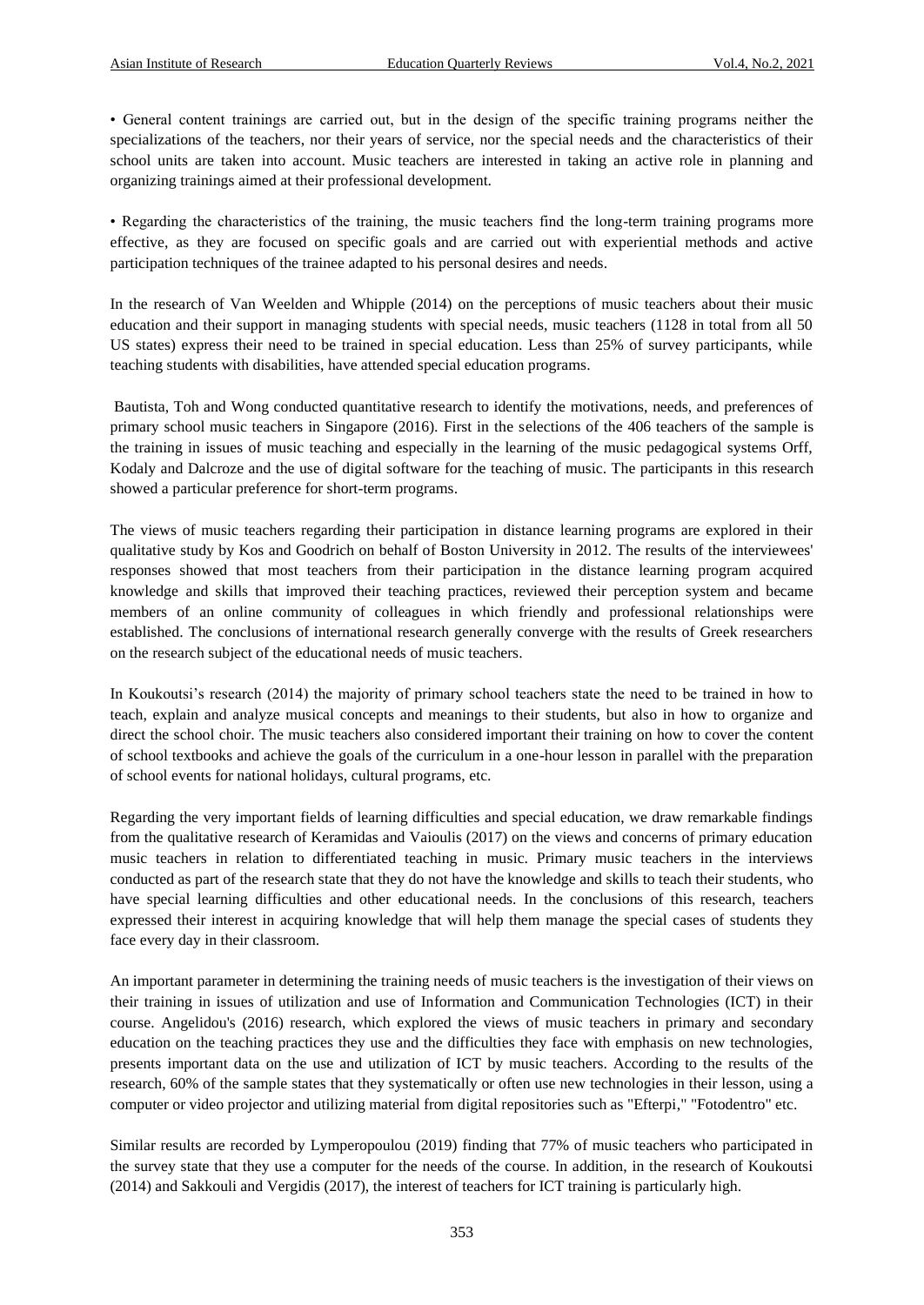Regarding the views of music teachers on the design, organization and implementation of their training programs, important data emerge from the research of Zosi and Bagakis (2014). The results of the research show that the trainees evaluated the collaborative atmosphere, which was enriched with experiential activities and constructive discussions, as the most successful element of the seminar.

In Sfontouri's research (2019) on the views of Aesthetic Education teachers of primary schools on their problems and training needs, the results showed the great desire of teachers for training, as their subjects are evolving and they are willing to be informed about the new pedagogical trends and developments. Aesthetic teachers are also positive in their active participation in the design of programs for their specialty, preferring the face to face meetings and the optional nature of the training. They appear satisfied with the supportive and educational role of the Educational Project Coordinators, however they consider it necessary for them to communicate more often with the teachers.

Similar results were shown by Dimitraki's qualitative research (2019) for the training needs of the educational musical instruments of the Music schools regarding the teaching of students with learning difficulties. The teachers of the sample want to create a participatory training model adapted to their specific needs and not the hetero-defined training in the absence of investigation of their training needs that is valid in recent years.

From the review of the relevant literature we find that music teachers have diverse and complementary training needs. Both their differentiated initial education, as well as the updating of the knowledge of their subject matter, in combination with the evolving educational reality, make necessary their scientifically organized professional information. It is something that, as it seems, the teachers themselves have realized, as they clearly express that they want support in many areas of their educational work through training in order to teach their students quality and harmonized with the requirements of modern Music Education.

# **5. Research Methodology**

The research question posed is: What are the training needs of music teachers working in primary education according to the views of the sample?

The type and characteristics of the research problem led to the selection of a flexible research design according to the standards of the qualitative approach. The semi-structured interview type was used as a data collection tool, which is a popular way of collecting quality data, because it enhances interaction, signifies verbal and nonverbal communication and contributes to the discovery of new aspects of the research field under study (Flick, 2017). The research was conducted during the period March-April 2020 in the prefecture of Achaia. The available sample of the research consisted of 15 primary school music teachers, twelve women and three male music teachers, aged 38-55 years with teaching experience from 14 to 29 years. During this period, lessons in schools across the country were taught by the method of distance learning because of measures to limit the spread of covid-19. Due to the extraordinary social conditions, the scheduled interviews were conducted by telephone. The conclusions of the research provided interesting data, however they cannot be generalized, because they are based on the views of a portion of music teachers working in primary schools in the prefecture of Achaia.

For the most efficient management of the quality data that emerged, the method of thematic analysis was chosen, which facilitated the condensation of the content of the interviews and through correlations and comparisons led to the interpretation of the participants' views and the final report and analysis of the data (Creswell, 2011).

# **6. Results**

This section presents the results of the research.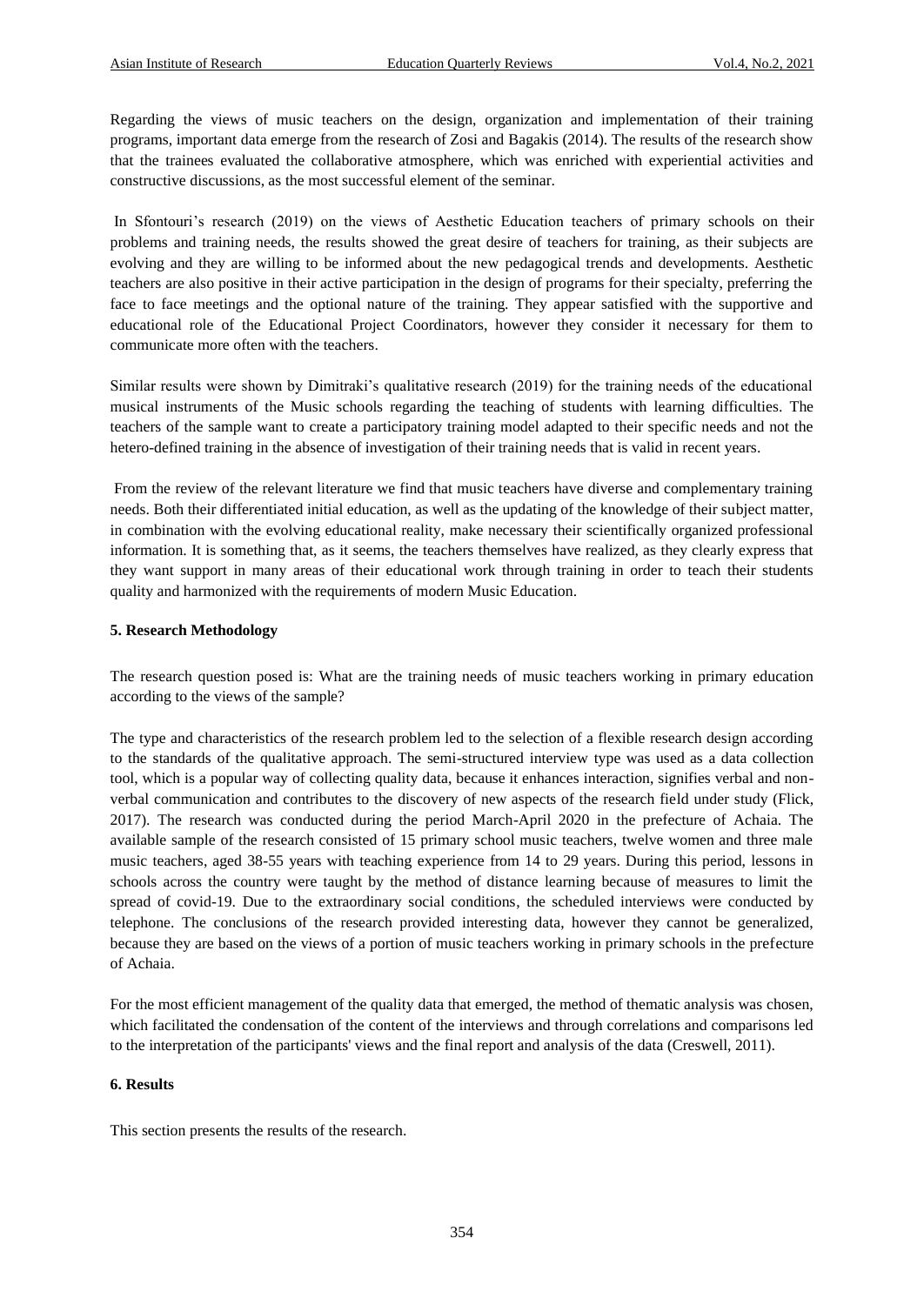In the context of exploring their training needs, music teachers were initially asked if their training needs had increased in recent years compared to the first years of their school work and if this is the case, why they think this is happening. All fifteen (15) teachers in the sample answered positively to this question.

Ten (10) teachers in the sample state that they have an absolute need for renewal and feedback of their knowledge for their personal professional development after so many years in education.

Interview 15: "I have been in this job for 20 years. I make my own move to find something new, to look for something to renew me professionally. Of course I need more training as the years go by."

Eight (8) teachers state the need to enhance their digital skills in order to meet the needs of the digital classroom and distance education.

Interview 3: "… Today in the age of the coronavirus it is obvious that our digital knowledge and skills need immediate reinforcement to meet the needs of distance education."

Six (6) teachers consider that they have an increased need for training in order to be informed about modern music pedagogical methods and to keep pace with the normal development of society.

Interview 4: "As the years go by, because everything around you changes and you have to stay a child, that is, to think with the mind of the children in front of you, with the result that in this case you need to train according to needs of a changing society… "

The finding that they face more difficult pedagogical issues than in the past is expressed by five (5) teachers in the sample.

Interview 13: "We now face more pedagogically complex issues that require knowledge of intercultural education. We also need training to better meet the needs of children with learning disabilities."

The teachers then answered the question on what topics they consider useful to be trained.

It is striking that the majority of the teachers in the sample, twelve (12) out of fifteen (15) answered that they consider that they need to be trained in new technologies and the ways of their utilization in the music lesson. It is worth recalling that the research was conducted in March and April 2020 when teaching in all schools was done by the method of distance learning due to the coronavirus pandemic.

Interview 7: "I think in the utilization of new technologies and in the development of skills for the application of distance learning which the key issue of the days is."

Interview 9: "I believe that due to the situations we are experiencing, it would be good to have an education for everyone about the e-learning and how it can be set up."

Five (5) teachers express interest to be trained exclusively on their subject, such as e.g. music pedagogical methods, music-motor education etc.

Interview 2 "… in some music pedagogical methods or even good practices that have proven useful and effective in practice."

The interest for training expressed by music teachers in the direction of the school choir is important.

Interview 12: "… I would also like to train in the school choir, which is a favorite part of my job and I am constantly happy to improve."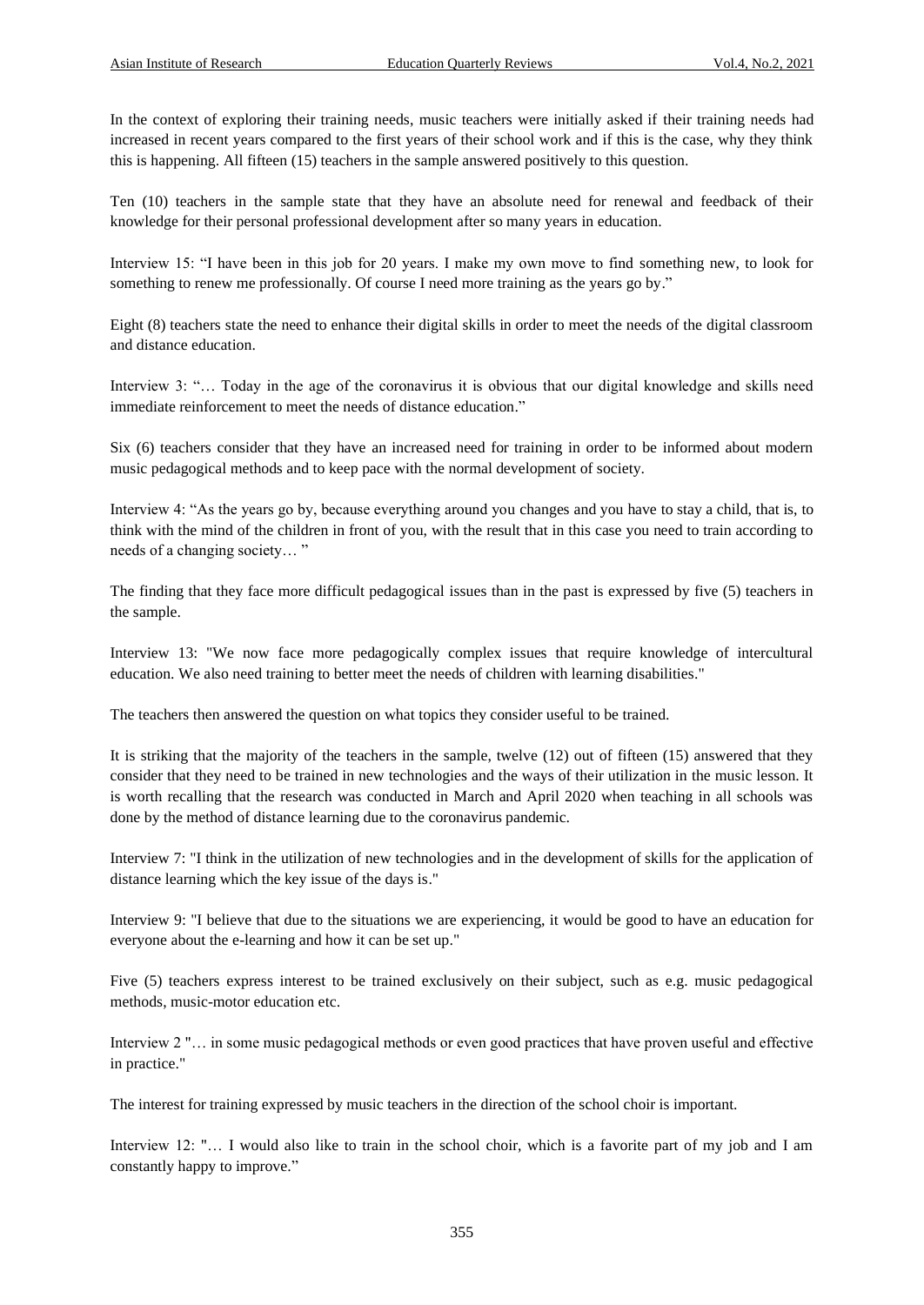Four (4) teachers of the sample submit their need to be trained in issues of special education.

Interview 12: "I believe that I definitely need training in special education…"

There is a special need expressed by four (4) teachers to be trained in the proper use and organization of their teaching time. This need arises as a result of the various teaching obligations of music teachers in relation to the proportionally little teaching time they have.

14.9: "I would like to train in the management of teaching time based on the current conditions prevailing in schools. Let someone more experienced show us how to use one teaching hour a week and to meet the expectations of our students and their special needs and to cover the material of the books and to prepare the school events." Two (2) teachers wish to be trained in pedagogical issues.

Interview 15: ".. And in terms of pedagogy I would be interested in some training, we need a renewal of knowledge and in this regard because we are dealing with children."

Also two (2) teachers state that they are interested in training in matters of intercultural education.

Interview 1: "…. In my cognitive object upstairs clearly and in some intercultural issues."

Continuing, the teachers were asked to express their preferences in matters of planning their training programs. They were initially asked if they prefer short- or long-term training programs. All but one of the sample teachers stated that they prefer short programs, because they immediately satisfy their training needs without requiring many hours of monitoring and study.

Interview 13: "I prefer short programs, because if a training lasts 2 to 3 days you have better mood to attend it…"

Teachers were asked to answer the same question if they prefer optional or compulsory training programs. Seven (7) teachers emphatically stated that they want compulsory training. They consider that it is more appropriate for the trainings in their specialty to be obligatory at the given time on the one hand, in order to inform everyone about the modern developments in the teaching of music education on the other hand, because that way they will take it more seriously and organized.

Interview 13 "..Certainly the trainings should be obligatory, because in this way we are more formal and more correct towards them."

In the second subcategory that emerged from the qualitative analysis of this question, five (5) teachers expressed the view that they have no problem with whether or not a training program will be mandatory and believe that the subject matter of the program should determine the nature of the training.

Interview 6: "..Some must be mandatory and some optional. That is, the vocal placement must be compulsory training." Three (3) teachers expressed the desire that the training programs be optional.

Interview 5: "I would like optional training lasting 2-3 months. Two to four hours a week."

Music teachers were then asked to express their views on how the training programs were organized.

Seven (7) teachers want their training to be carried out in the traditional way, i.e. through face to face. They believe that a better climate of communication and mutual feed is achieved when you have direct contact with the trainer and the colleagues-participants in the program.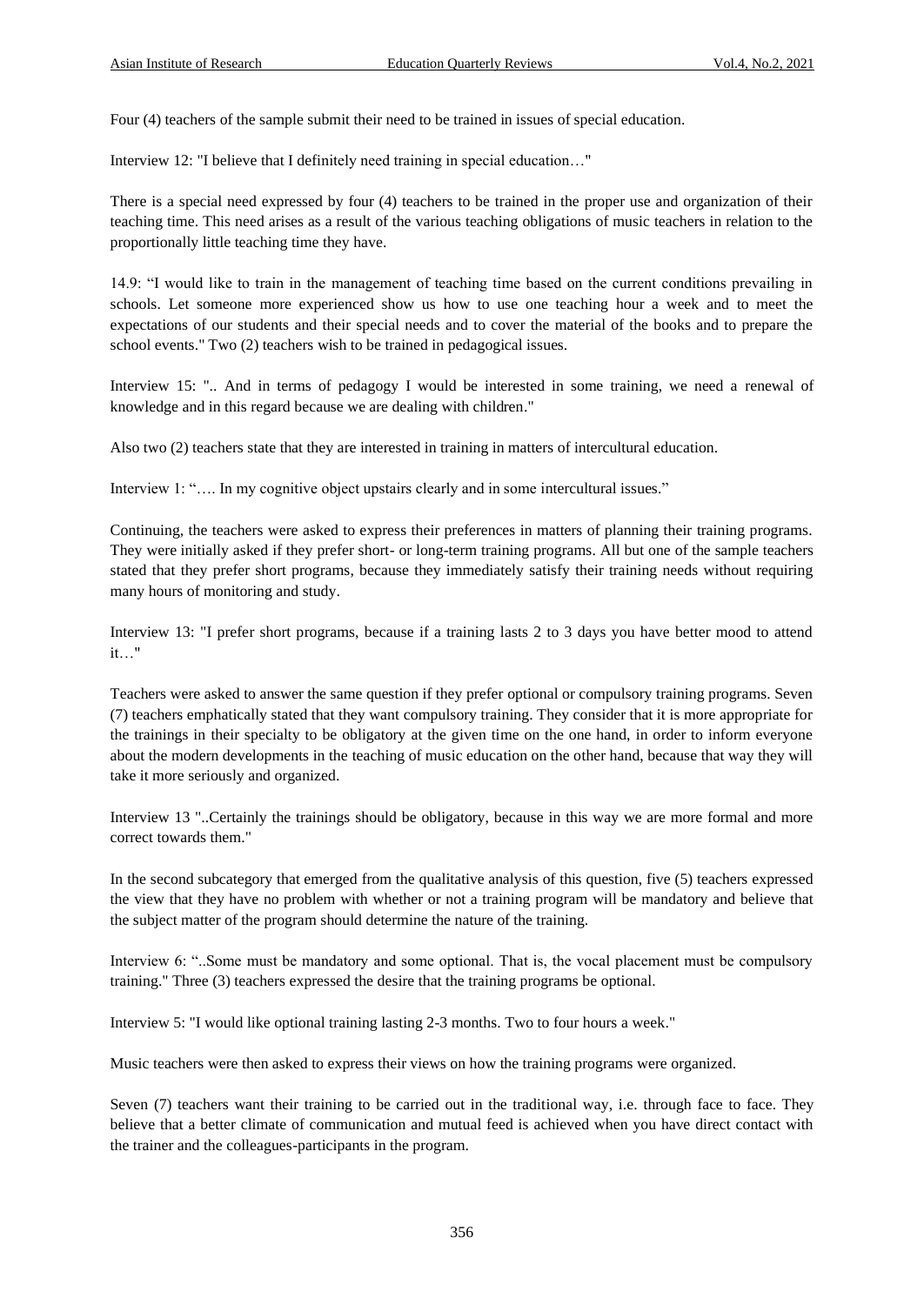Interview 11: "I believe that face to face training is better, because there is communication with colleagues and everyone expresses their views, their difficulties, their concerns and there is a result…"

Four (4) teachers prefer to attend distance training programs, because they are relieved of the space-time commitments that the live-giving meetings have.

Interview 4: "… I personally like distance programs, because they give you a comfort and an opportunity to watch them without spoiling your family routine."

Also, four (4) participants in the research consider that it would be ideal for distance education to be combined with two to three live meetings, proposing in some way the blended model of training.

Interview 6: "Because I have experience from distance education, I consider distance education to be a good solution, but in some cases live face to face meetings are also needed."

The music teachers of the research were asked the same question about how the training is organized and which teaching methods they prefer in their training.

Thirteen (13) teachers answered that due to the nature of their subject matter they prefer the trainings that use collaborative and experiential actions in their teaching methods.

Interview 15: "…. Because we have attended presentations very much, I would like very experiential and collaborative actions. I think they help a lot and you can bring all this to the classroom with more enthusiasm."

Two (2) teachers expressed the opinion that it is good to combine teaching methods.

Interview 11: Now in terms of methods, I believe that a variety and a combination is needed in the use of all methods."

Then the music teachers were asked which elements they evaluate as positive and which as negative in a training program.

Seven (7) music teachers answered that they evaluate it positively, when a training program is designed and organized to meet the specific training needs of their specialty only.

Interview 2: "I evaluate positively the fact that the program is adapted to the school reality and the special educational needs of each specialty."

The correct organization in terms of topics, coordination and adherence to the schedule is positively evaluated by five (5) teachers.

Interview 7: "On the positive side I will put a satisfactory structure in a seminar, a proper coordination, a nice learning atmosphere with the right choices of activities."

The feedback of knowledge made through learning activation and communication with colleagues of the same specialty is evaluated as a positive element of a training program by four (4) music teachers.

Interview 6: "The positives are when in a program you get feedback of your knowledge, you activate your learning role and surely no matter how many flaws a program has, something positive will leave us."

Three (3) teachers report as a positive element of a training program it's staffing with experienced trainers.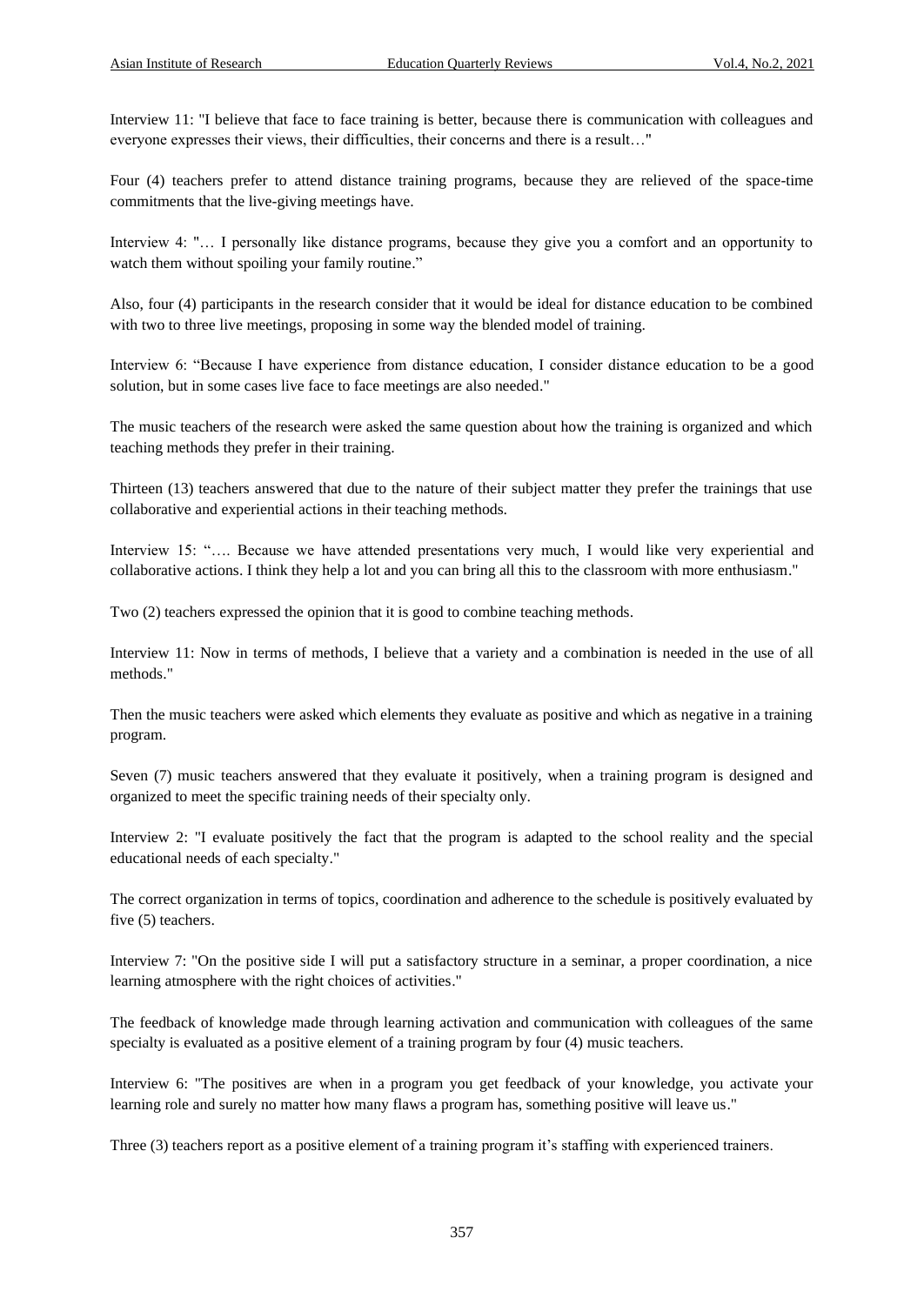Interview 9: "I evaluate a positive element when the trainer has set goals that they follow in a series that makes sense for the trainee. They must have organized his time so that the part of the introduction, the theoretical one, is so small and bigger that the part that will give a result. To have a flow and organization of time in order to understand the object of their teaching."

The integration of experiential actions is also evaluated as a positive element in the structure of a training program by three (3) teachers.

Interview 10: "I think a positive element is the experiential and for me it is the most basic."

In relation to the negative elements of a training program, many music teachers (7) when attending a training program evaluate negatively the continuous theoretical presentations.

Interview 4: "… As for the negatives, I believe that the use of the theoretical presentation inactivates the trainees and affects the effectiveness of the program."

As they mentioned as a positive element, the content of the training should be addressed to the needs of their specialty, so in the opposite case, when this does not happen, that is, the music teachers evaluate it negatively. More specifically, five (5) teachers point out:

Interview 3: "Primary school teachers do not all have the same training priorities and needs. Personally, I have not participated in an organized training, only for musicians. So the subject matter of a program that is not relevant to my training needs, I would evaluate it negatively."

Three (3) teachers commented as a negative element, when during the training they realize that the content does not meet their expectations.

Interview 6 "As negative if the subject of the training is not what it really should be or you thought it would be then time is wasted."

Issues of poor organization of the training program, which may be related to the time and place of the event, the information and the management of the schedule, are evaluated as negative by three (3) teachers.

Interview 7: «I would say as negative the compressed schedule of a seminar many times, that is, the stressful time of conduct. Also in the negative I evaluate the difficulty of access to the seminar venue, as well as the lack of valid information for its conduct, since sometimes we learn it at the last minute."

Teachers were then invited to submit their views on the role of the Educational Project Coordinator in training and supporting their project. The majority of teachers in the sample (thirteen out of fifteen) stated that at the given time they have no guidance or pedagogical support from their Coordinator, nor they have participated in any training program organized by him. Many say that they do not know exactly the new responsibilities of the Educational Project Coordinator in relation to those of the former School Counselors, but they consider that no one is interested in their scientific support and pedagogical guidance anymore.

Interview 12: "I have understood that the responsibilities of the Educational Project Coordinators are different from those of the former School Counselors. It is more decentralized to say the role of the Coordinators, it seems to me somewhat. What is certain is that we need support and pedagogical guidance as a specialty and at the moment we do not have it."

Two teachers stated that they understand the increased professional responsibilities of the Music Coordinator and commented positively on the role of their Coordinator on the occasion of the outbreak of the coronavirus pandemic.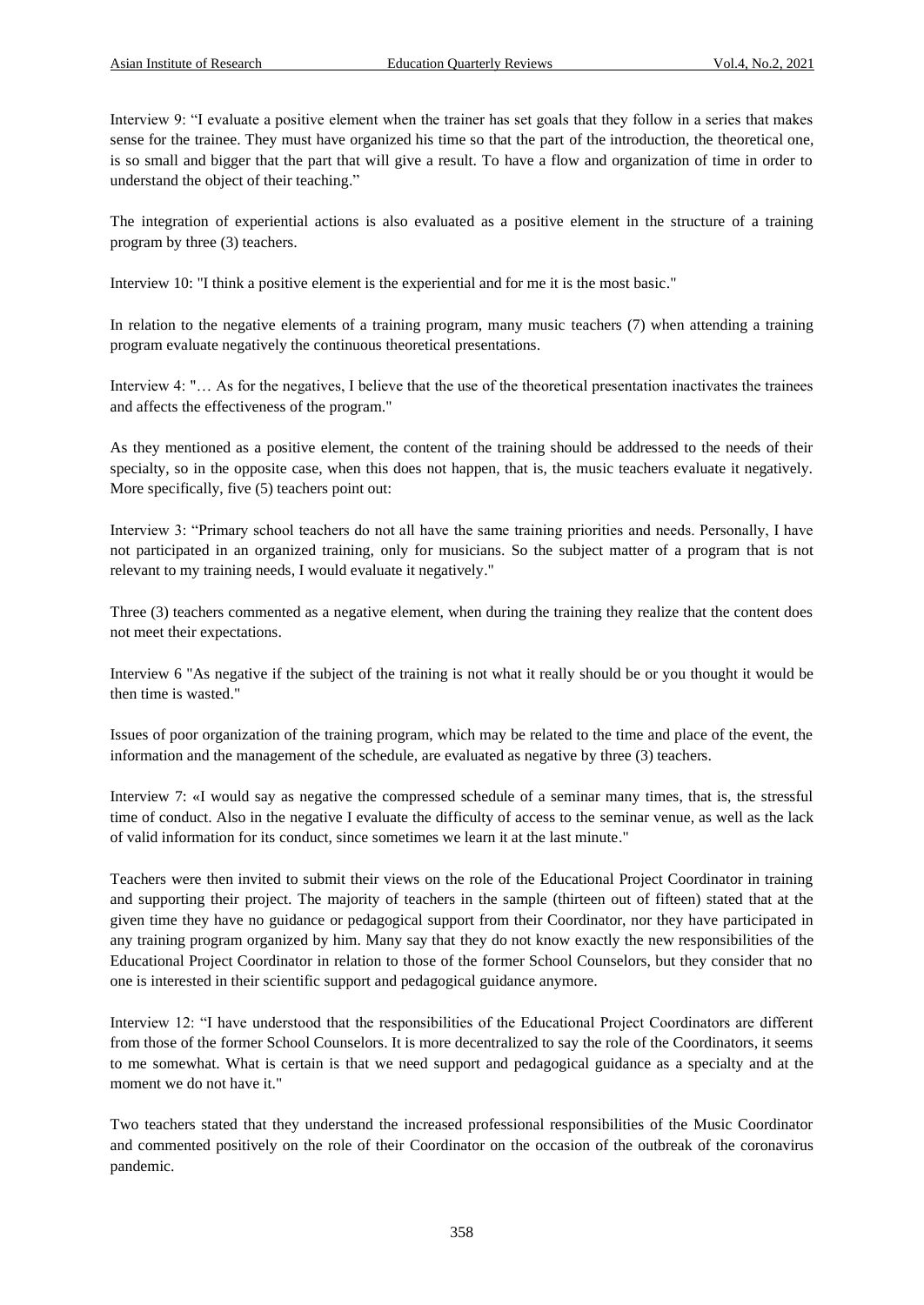Interview 10: "The important thing is that with the current situation created with closed schools due to covid 19, the Coordinator of our district was given the opportunity to send a variety of e-learning material and advices to his teachers, which helped our project."

In the last recapitulative question the teachers presented their views on what improvements they would suggest in the design, organization and implementation of the training programs of their specialty, if they participated in their design.

Nine (9) music teachers, suggest that the design of their training programs be based on their current training needs and that their topics be strictly focused on the content of their course.

Interview 3: "The main thing that would interest me is that they are designed by specialized music educators and are addressed exclusively to musicians of a specific level of education, e.g. only primary. I am tired of attending training programs together with philologists, teachers and other specialties."

Regarding the content of the training, five (5) music teachers propose to organize programs on the use of new technologies in the music lesson.

Interview 9: "I would like to be introduced to some programs to the extent that I could understand that they are related to digital form of the course."

Many teachers (five in total) also suggest that the training programs be staffed by experienced and renowned trainers.

Interview 2: "If I participated in such a planning I would suggest: To invite renowned and experienced music educators of primary education (and from other cities) to support our teaching."

Four (4) teachers suggest the use of experiential actions in the teaching methods of training to enhance communication between.

Interview 15: "I would suggest experiential seminars for musicians to exchange views…"

The distance learning of the trainings is wanted and proposed by two (2) teachers.

Interview 8: "I would definitely suggest the distance learning of the program…"

Also, two (2) teachers suggest that two to three trainings be done during the school year.

Interview 2: "Trainings should be done maybe three times during the school year (beginning-middle-end)."

#### **7. Conclusions**

The research question was about identifying the training needs of primary education music teachers according to the views of the sample.

The experienced music teachers of the sample show increased training needs compared to the first years of their work motivated by the personal need for knowledge renewal and professional development (Koner & Eros, 2018; Sfontouri, 2019). They highlight the training in new technologies and their utilization in the subject of music education as their primary training need in order to adequately meet the requirements of distance education (Bowles, 2002 ; Sakkoulis & Vergidis, 2017). Other needs mentioned are training in the cognitive subject (Bautista, Toh & Wong, 2016 ; Lymperopoulou, 2019), choir conducting (Bowles, 2002 ; Koukoutsi, 2014) and special education (Van Weelden & Whipple, 2014 ; Tiles & Vaiouli, 2017). They consider, although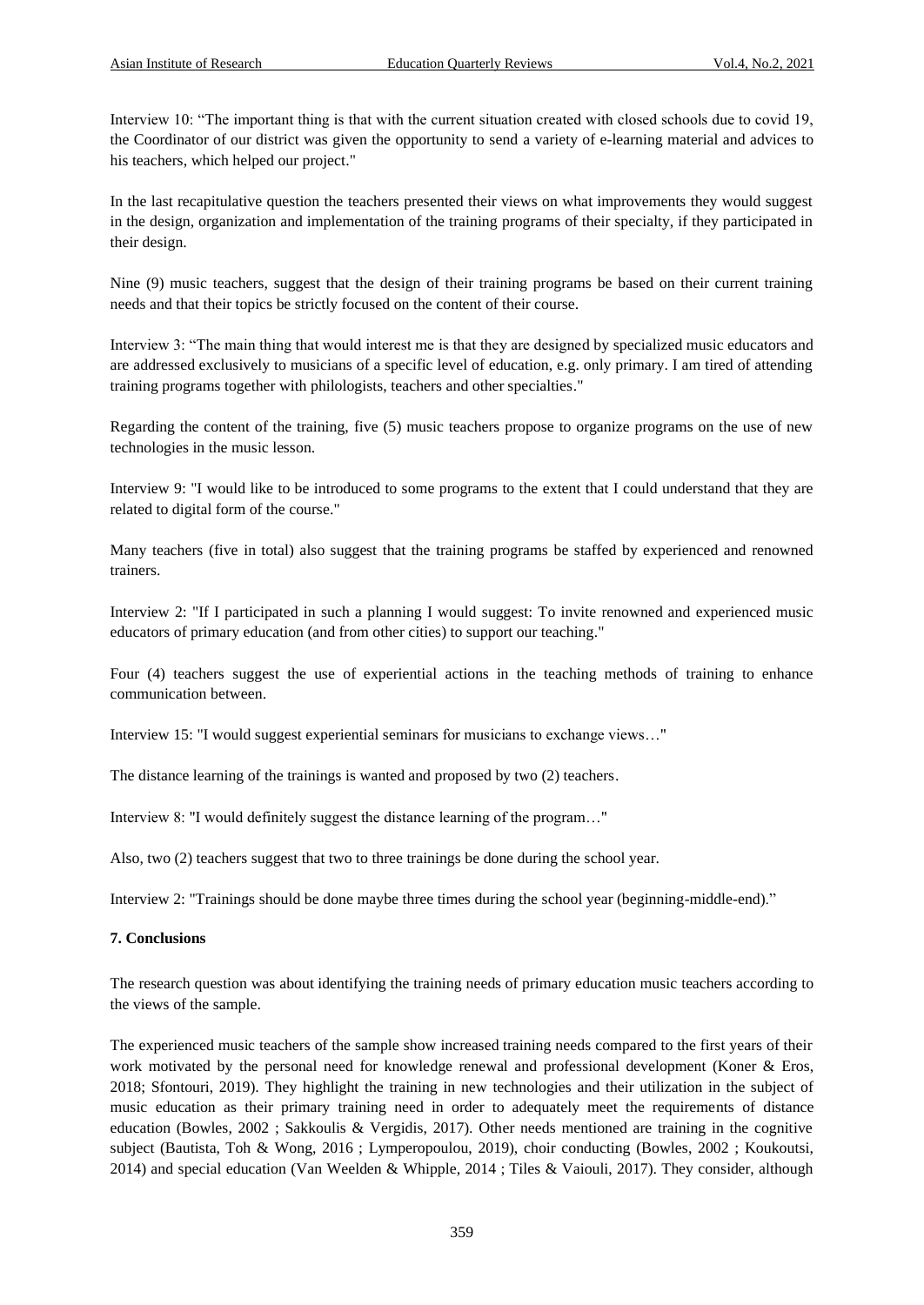they have several years of teaching experience, that they need training for the effective management of their teaching time in relation to the many and varied obligations of their school curriculum (Koukoutsi, 2014).

Regarding the organization of training programs, the teachers of the present research show a preference for short-term programs in contrast to the research of Bauer (2007) and Hammel (2007), because they can more easily combine them with their daily program and offer immediate feedback in the classroom (Bautista, Toh & Wong, 2016). In relation to the method of organizing the training programs, the experienced music teachers of the research equally support the traditional way and the distance method for different reasons. They want the programs to be carried out for life, because it serves the laboratory character of the course and satisfies their need for communication and strengthening of their fellow relations (Sfontouri, 2019). However, a significant part of the participants lean towards the preference of the distance education as more flexible and adaptable to their personal times (Kos & Goodrich, 2012), while the application of the blended learning is also supported as ideal with great pedagogical efficiency. A remarkable finding, as it is not often found in such research, is the desire of a large number of research teachers for compulsory training programs, as well as the view of many that the subject matter of training is the criterion that should determine its compulsory or optional nature. Experiential and collaborative activities, as highlighted in the literature review, are preferred by music teachers in the training program (Zosis & Bagakis, 2014) and short presentations are considered necessary only for a conceptual approach to the theoretical part.

The role of the Music Education Coordinator is considered crucial for the support and pedagogical guidance of the diverse educational work of music teachers. However, the teachers of the sample claim that they have not participated in any training activities organized by their Coordinator, nor is there any substantial two-way communication or a broader coordination of their work by him. With the above data and in combination with the fact that the Coordinators of the Music Educational Project have under their pedagogical responsibility school units of many times and two Regions, it is deemed necessary to review the institutional framework and provide increase of positions for Educational Project Coordinators for this specialty, so that they can respond to their pedagogical role substantially and not formally.

Research teachers are clearly frustrated with the implementation of the heterogeneous training model, which ignores their special training needs and groups teachers in attending general education programs (Hammel, 2007; Koner & Eros, 2018). They want to create a participatory training organization framework (Sfontouri, 2019; Dimitraki, 2019), which focuses on the systematic investigation of their training needs, the solution of specific problems they face in the classroom and the strengthening of their teaching practices.

Irrespective of the above explicit training needs, expressed in detail by the participants, and in relation to the difficulties they occasionally face in their relationships with colleagues and students, the cultivation of communication and interpersonal relationship management between members of school community emerge as an implicit training need of the music teachers of the sample (Hammel, 2007). The development of communication skills would strengthen the level of interpersonal relationships, cooperation and mutual understanding between the members of the pedagogical team and would significantly consolidate the position of the music teacher in it.

The present research effort highlighted useful data regarding the mapping of the current training needs of the music teachers of primary education of the prefecture of Achaia. As it turns out, music teachers in fact in recent years have not received any training always in relation to their specialty. They go on their own, essentially looking for ways to renew their knowledge through the use of resources from the internet, attending postgraduate programs, participating in seminars organized by private organizations, etc. Their educational support from the state is necessary, because it is a specialty with an important contribution to the formation of tomorrow's citizens with respect for humanitarian values and the ability to think critically and aesthetically, elements necessary for modern man to respond to the rapid pace of materialistic and transformative our society.

The data of the present research, as well as related educational research mentioned in the literature review, are useful to be used by official educational policy makers, such as the I.E.P., universities, etc., to create a database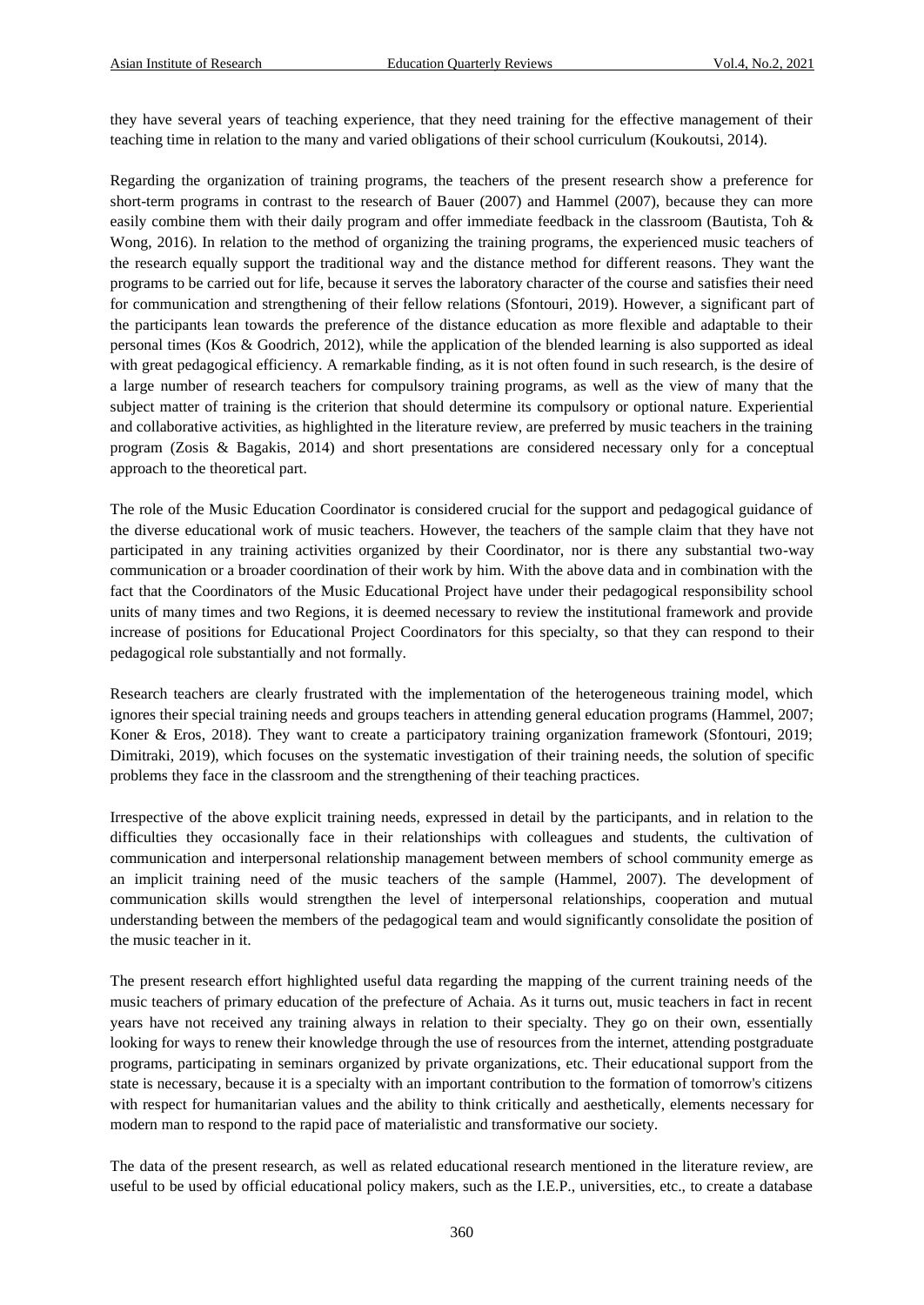with the topics in which music teachers want and need training. However, because the conclusions of the research come from the views of a portion of music teachers, who work in the primary schools of the prefecture of Achaia, they cannot be generalized. In order to generalize the results, it is advisable to carry out similar qualitative research in other prefectures or regions of our country and to combine, possibly with quantitative methodological approaches, in order to further cross-compare and compare the results in a wider geographical sample. In this way, the planning will be systematized and training programs will be organized, which will really help music teachers to meet any of their training needs in order to be creative, productive, proud of their teaching work and to feel equal members of the educational community.

#### **References**

- Angelidou, S. (2016). Views of primary and secondary music teachers on the subject of music: difficulties and perspectives. In M. Kokkidou & Z. Dionysiou (Eds.), *7th Conference of the Hellenic Union for Music Education. Musical Literacy: Typical and Informal Forms of Music Teaching-Learning*, November 27-29, 2015, (pp.106-124). Thessaloniki: Ε.Ε.Μ.Ε. (In Greek).
- Bauer, W. (2007). Research on the professional development of experienced music teachers. *Journal of Music Teacher Education*, 17 (1), 12-21. [https://doi.org/10.1177/10570837070170010105](https://doi.org/10.1177%2F10570837070170010105)
- Bautista, A., Toh, G.Z., & Wong, J. (2016). Primary school music teachers' professional development motivations, needs and preferences: Does specialization make a difference? *Musicae Scientiae*, 22 (2), 196- 223. [https://doi.org/10.1177/1029864916678654](https://doi.org/10.1177%2F1029864916678654)
- Bowles, C. (2002). The self-expressed professional development needs of music educators. *Update: Applications of Research in Music Education*, 21 (2), 35-41. doi: 10.1177 / 87551233020210020701
- Creswell, J. (2011). *Research in Education. Design, Conduct and Evaluation of Quantitative and Qualitative Research* (translated by N. Kouvarakou). Athens: ION Publishing Group. (Year of issue of original 2008). (In Greek).
- Dimitraki, E. (2019). *Teaching students with learning difficulties: the training needs of teachers of music instruments of Music Schools*. (Unpublished diploma thesis). Hellenic Open University, Patras. (In Greek).
- Doulkeridou, P. (2015). The training of teachers and principals of primary schools. Overview of the legislative framework. *Pedagogical Review*, 59, 83-98. (In Greek).
- Flick, U. (2017). Introduction to Qualitative Research (translated by N. Ziogas). Athens: Propompos Publications. (Year of issue of original 2008). (In Greek).
- Giannakopoulou, E. (2018). "Investigation of educational needs for vocational education and training". Retrieved December 29, 2019, from[: https://eap.academia.edu/ELENIGIANNAKOPOULOU.](https://eap.academia.edu/ELENIGIANNAKOPOULOU) (In Greek).
- Government Gazette: Government Gazette 4299, vol. B, 27-9-2018. "Unified Regulation for the Operation of the Regional Centers for Educational Planning (PE.K.E.S.) and in particular the duties and responsibilities of the Coordinators of the Educational Project". (In Greek).
- Hammel, A. (2007). Professional development research in general education. *Journal of Music Teacher Education*, 17 (1), 22-32. [https://doi.org/10.1177/10570837070170010106.](https://doi.org/10.1177%2F10570837070170010106)
- Karalis, Th., & Papageorgiou, H. (2012). *Design, Implementation and Evaluation of Lifelong Learning Programs*. Athens: INE / GSEE. (In Greek).
- Keramida, K., & Vaiouli, P. (2017). Differentiated teaching in music education: Opinions and concerns of primary music teachers. *Approaches: An Interdisciplinary Journal of Music Therapy*, 273-292. [http://approaches.gr/wp-content/uploads/2019/12/4-Approaches-11-2-2019-a20170618-keramida.pdf.](http://approaches.gr/wp-content/uploads/2019/12/4-Approaches-11-2-2019-a20170618-keramida.pdf) (In Greek).
- Koner, K., & Eros, J. (2018). Professional Development for the Experienced Music Educator: A Review of Recent Literature. *Research in Music Education*, 37 (3). doi: 10.1177 / 8755123318812426
- Kos, R. P., Jr., & Goodrich, A. (2012). Music teachers 'professional growth: Experiences of graduates from an online graduate degree program. *Visions of Research in Music Education*, 22. Retrieved December 19, 2019, from[: http://www.rider.edu/~vrme](http://www.rider.edu/~vrme)
- Koukoutsi, Τ. (2014). *The educational needs of Music Primary Education teachers in the schools of Eastern Thessaloniki* (Unpublished diploma thesis). Hellenic Open University, Patras. (In Greek).
- Lainas, Th. (2000).School Administration and Planning: Scientific Approaches and Greek Reality. In Z. Papanaum (Eds), *Project Planning in the School Unit: From theory to Practice,* 23-39. Thessaloniki: Α.U.Th. & P.Ι. (In Greek).
- Lymperopoulou, Ch. (2016).*The Perceptions of Secondary Education Music Teachers about the need for training in innovative music education experiential approaches and new technologies*. (Unpublished diploma thesis). Hellenic Open University, Patras. (In Greek).